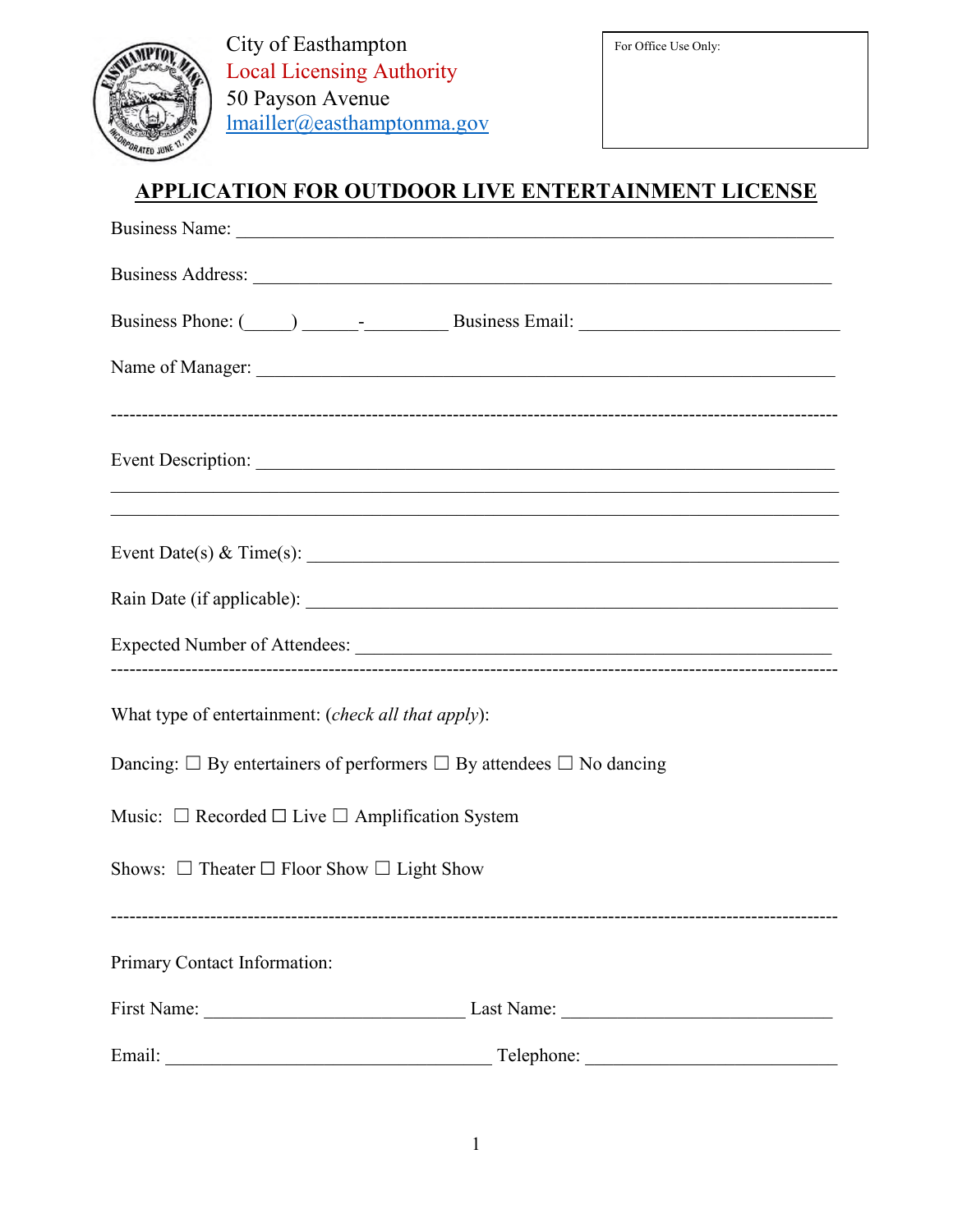

For Office Use Only:

#### **APPLICATION FOR OUTDOOR LIVE ENTERTAINMENT LICENSE (pg2)**

Exact Location Within Premises Entertainment Will Be Held:

Contact for the event in case of complaints: *(the contact must be available at all times during the event)* 

Name: \_\_\_\_\_\_\_\_\_\_\_\_\_\_\_\_\_\_\_\_\_\_\_\_\_\_\_\_\_\_\_\_\_\_\_\_\_\_\_\_ Telephone: \_\_\_\_\_\_\_\_\_\_\_\_\_\_\_\_\_\_\_\_\_\_

Note: A license is required for all forms of entertainment including live and recorded music, television, theatrical performances, and dancing. Before an entertainment license can be issued, the LLA can require an applicant have a meeting with the Health Director, Planning Director/Assistant, Police, and Fire depending on the type of event.

The applicant must then attend the LLA meeting scheduled to allow public comment/participation for their event. The board or other local officials may determine that Police Details and Fire/EMT staff are required. The cost of any detail must be paid for by the applicant.

---------------------------------------------------------------------------------------------------------------------

**Check list:** *(need determined by Licensing Dept/LLA)* ☐ Site Plan ☐ Abutters Notification *\*Required for large events and residential areas.*  ☐ Police Detail *\*Thresholds triggering police details are at the discretion of the Police Chief.* ☐ EFD/EMT/CERT *\*Necessary with crowds of 1,500+ people but the Fire Chief reserves the right to require a detail based on any other factors (ie. heat index weather with high probability of medical emergencies with a crowd of 1,000, etc.).* ☐ Food Permit ☐ Liquor Liability: ☐ TIPS Certification *Type of Alcohol*: □ All Alcohol or □ Wine & Malt □ For Profit □ Non-Profit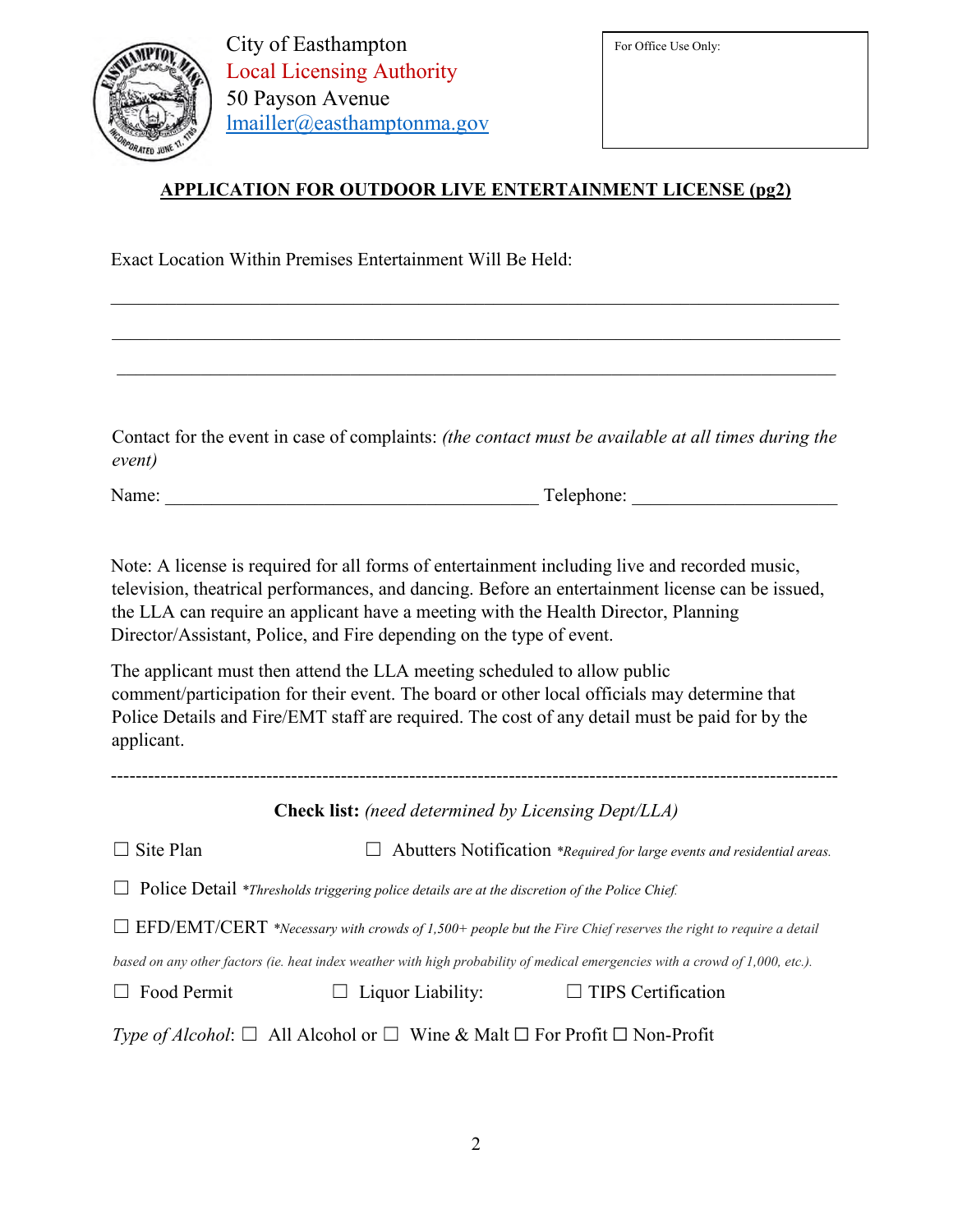|  | PTO                  |  |
|--|----------------------|--|
|  |                      |  |
|  |                      |  |
|  | <b><i>SHUL Q</i></b> |  |

# **NOTICE OF APPROVAL OF SPECIAL LICENSE**

*This page to be filled out by the LLA*

The Local Licensing Authority of the within named city or town have approved, pursuant to the provisions of Chapter 138 Section 14, issuance of a special license as described herein:

#### City/Town: **Easthampton**

|                                       | /20 |  |
|---------------------------------------|-----|--|
| Name of Licensee:                     |     |  |
|                                       |     |  |
|                                       |     |  |
|                                       |     |  |
|                                       |     |  |
|                                       |     |  |
|                                       |     |  |
| On Site Contact During Event: Phone#: |     |  |
| Restrictions:                         |     |  |
|                                       |     |  |

Easthampton Licensing Dept.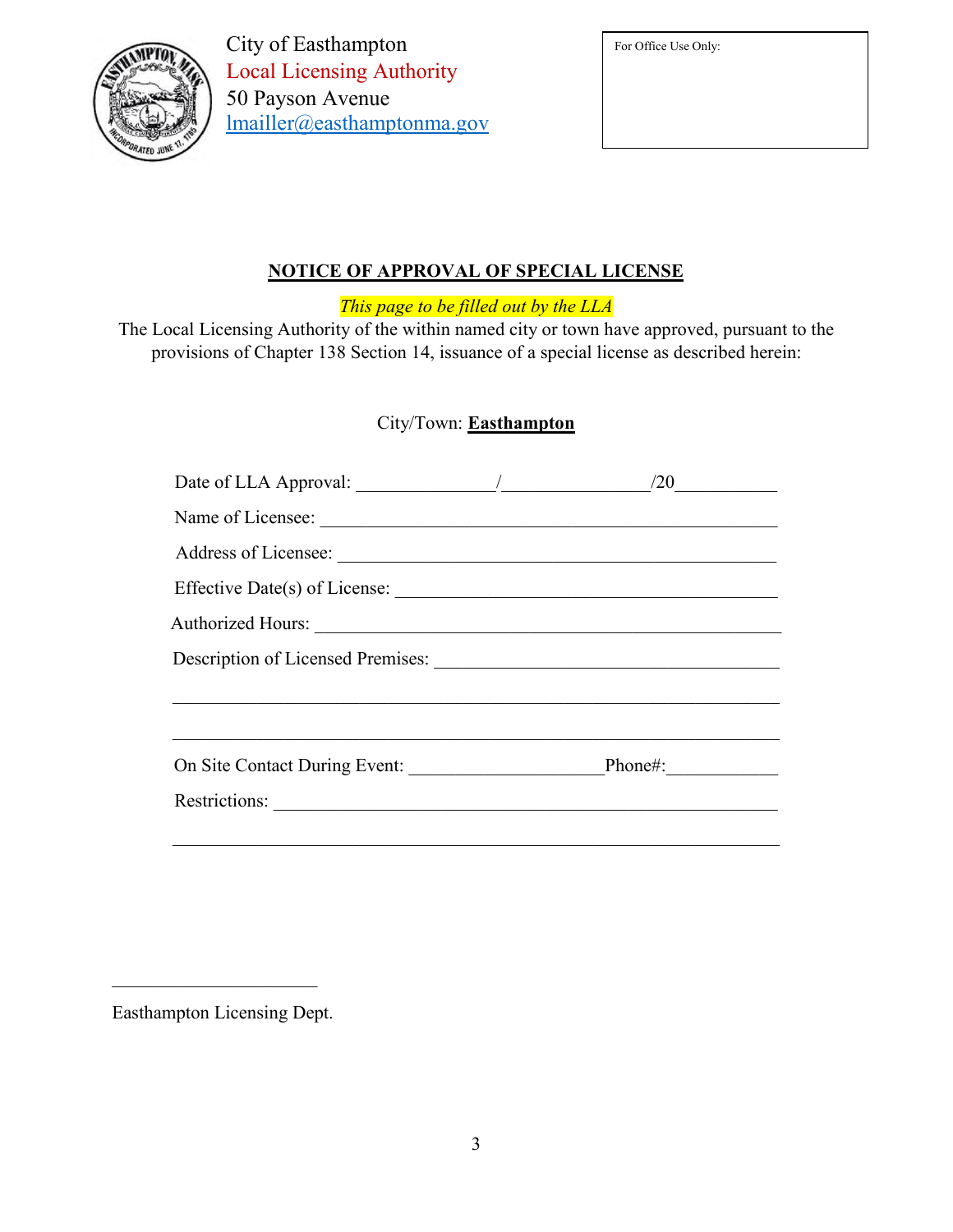

# **GUIDELINES FOR SPECIAL-ONE-DAY & LIVE OUTDOOR ENTERTAINMENT LICENSES**

- A completed application(s) must be filed by noon two weeks prior to the scheduled hearing. Hearings are held once per month. The filing fee must be submitted with the application. Hearing dates are listed on the licensing department page on [www.easthamptonma.gov](http://www.easthamptonma.gov/)
- The application must be approved by the LLA and all involved departments prior to the event. The designated individual appointed to be responsible for the event must appear at the hearing.

### **If applicable to your event:**

- You must submit a site plan or diagram  $(8 \frac{1}{2} \times 11)$  sketch showing the exact location within the event area where alcoholic beverages will be dispensed*.*
- Written confirmation by the owner of property where event is being held stating approval is given for event. The occupancy number for location must also be included in the letter.
- All events can only be held on day and date approved by the LLA at hearing.
- Rain dates for events must be noted on the application prior to approval. If none are listed on the application at time of approval, event cannot be held other than date specified.
- All alcohol must be purchased from a licensed wholesaler for any one-day event with alcohol. Alcohol is to be delivered one hour before event and must be removed when event is over. Section 12 & 14 licensees cannot purchase alcoholic beverages from a package store and cannot accept donations of alcoholic beverages from anyone.
- A police detail may be required by the LLA depending on the number of people attending. It is the applicant's responsibility to set up and pay for these details.
- Fire/EMT personnel may be also be required by the LLA depending on size and location of the event.
- If your event will have food vendors, a permit through the Health Department is required (the HD requires a 10-day notice for application processing).
- No refund is possible after a license has been issued.

Failure to abide by the above listed guidelines or any provision of the laws or regulations pertaining to alcoholic beverages shall be grounds to deny, suspend, or revoke any special license issued under MGL Chapter 138, §14.